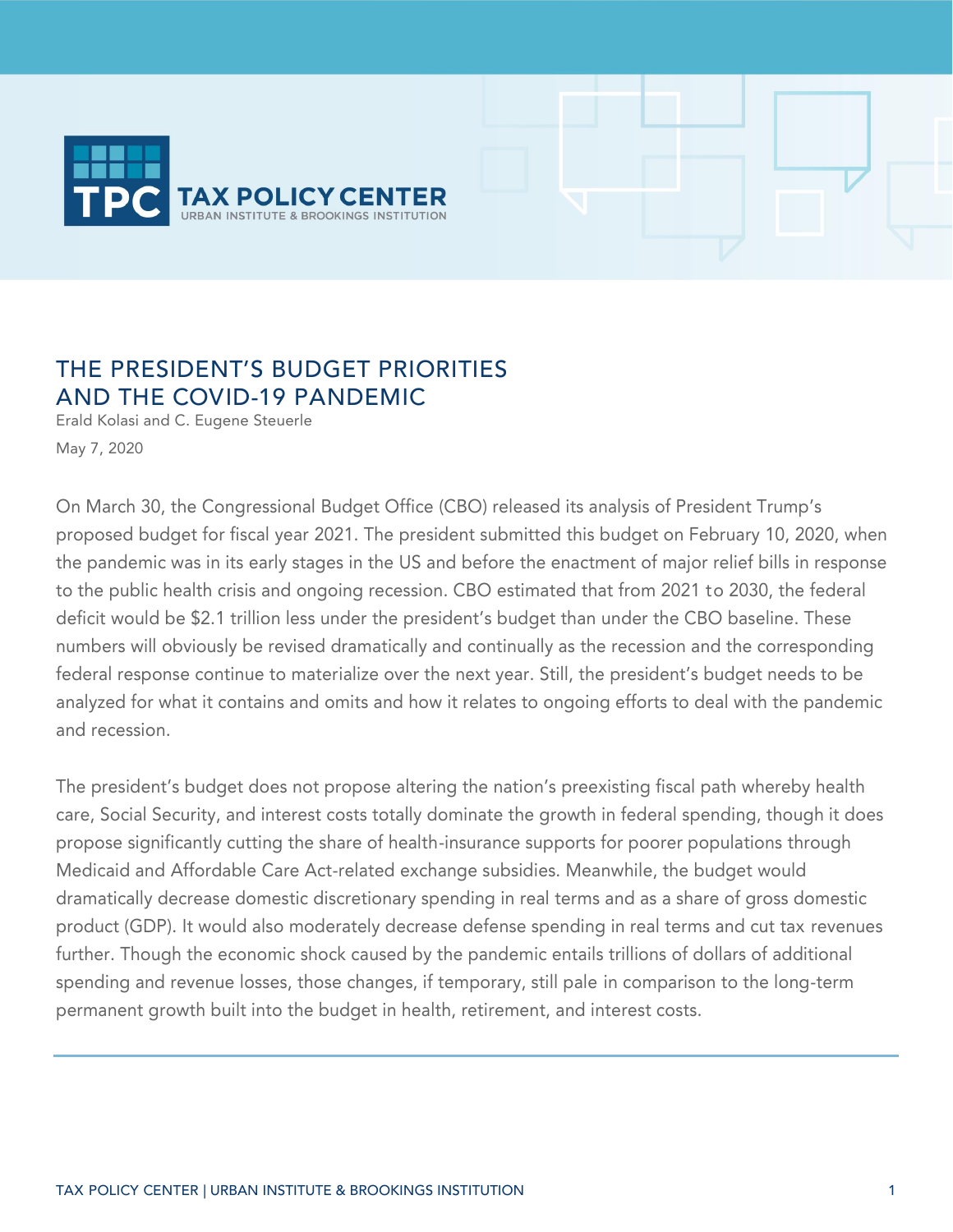# BACKGROUND

President Trump's fiscal year 2021 budget represents his view, stated in early 2020, on how he would have liked the country's spending and taxes to change. It also likely represents the general direction he favors, outside of responding to the COVID-19 pandemic, if he were to remain president for another term. This brief proceeds from CBO's March 30 analysis of the budget submitted by the White House Office of Management and Budget to Congress on February 10, 2020 (OMB 2020). Unlike the OMB report, CBO provides the only comprehensive nonpartisan analysis of the president's proposals and, in line with consensus estimates in the private sector, uses more conservative estimates than OMB's on the future rate of economic growth. CBO's report does not assess the value of proposed changes, only their magnitude.

Unlike both CBO and OMB, our annual analysis of a president's budget focuses on the total changes in real spending, taxes, and deficits that would occur should that budget be adopted. In our view, analyzing the federal budget in this way is the most useful assessment of what the president suggests for the budget and for which he should be held accountable.

In legislative process, the president and Congress largely focus on how new enactments will incrementally change existing spending and revenues. They then report these budgetary numbers in nominal or non-inflation-adjusted terms over time. Yet many changes in revenues and expenditures in the budget, such as the automatic growth in annual health care costs, are entrenched long before policymakers begin their negotiations. And nominal growth in programs can be caused by inflation as well as any increase in real resources.

Therefore, to better reveal the direction of the budget, Steuerle and Quakenbush (2016) proposed a new framework for analyzing budgets and fiscal initiatives. It takes a balanced "income statement" approach focused not on total nominal spending, revenues, and borrowing but rather on the total real changes in those categories. This framework starts with an initial baseline equivalent to federal spending and financing as projected under current law. Next, it converts nominal dollars over time to real dollars.

The analysis next distinguishes between passive and active changes: passive changes are those built into current law that lawmakers essentially accept without any substantial alterations, and active changes are new changes proposed or enacted on top of the existing budgetary framework. Only by dividing a budget in this way can we get a clear picture of how much change a president proposes (or a Congress legislates) relative to those changes already built into the law. In recent years, with so much spending pre-ordained or scheduled in the law, this method reveals how much or little control current elected officials exert over increases in spending relative to spending patterns they have inherited from the past.

Similar to real spending changes, changes in revenues derive from both what is scheduled under existing law and any newly proposed or enacted legislation that reduces or increases those scheduled amounts. However, total financing changes include both those revenue changes and any net additional borrowing. The sum of those changes in financing sources equals the sum of all additional spending.

Note that revenue growth under current law accompanies economic growth. Those additional revenues become a major source of financing for new spending even absent new tax legislation or new deficit financing.

In the next section, we analyze the long-term fiscal landscape by looking at both passive changes and the President's reform proposals as they would affect 2030 compared with 2019, incorporating 11 years of change. We analyze the budget over such a long period (rather than considering only the next fiscal year) to remove short-term effects from factors such as economic cycles and to accommodate a lagged structure of implementation for new programs. This gives us a better handle on which budget categories are growing, remaining stable, or shrinking. A short-term analysis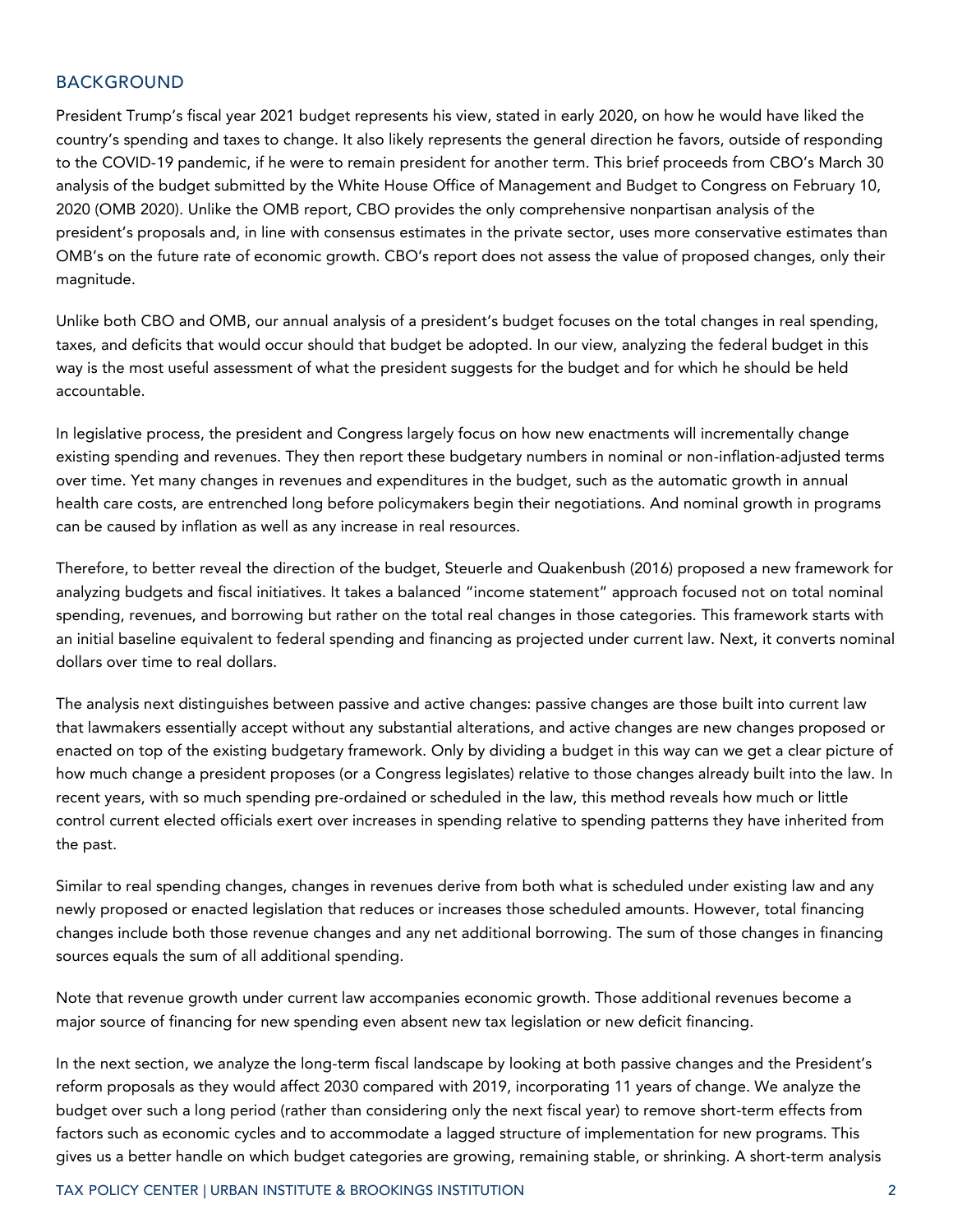of changes, such as how appropriations for the next year differ from spending in the previous year, can also use this framework. Although we do not perform a short-term analysis here, it, too, would be particularly relevant once the size of currently evolving legislation is known.

Finally, we contrast these newly available budget numbers with the limited information available on the legislative enactments in response to the COVID-19 pandemic. Despite their size, the latter are temporary; much of the growth in deficits scheduled before this crisis are permanent and remain the greater threat to the national budget's long-term sustainability.

# THE PRESIDENT'S BUDGET PROPOSAL

Under the president's proposed budget, and after converting the CBO (2020a) figures to 2019 dollars, we find real or inflation-adjusted total federal spending would increase by nearly \$970 billion by 2030 relative to 2019. In 2019, spending on mandatory programs (programs built into the law and, for the most part, requiring no appropriation by Congress) and interest on the debt constituted about 70 percent of total spending. In contrast, the president's budget would escalate spending on mandatory programs and interest on the federal debt to 79 percent of total spending and to near 100 percent of total revenues by 2030, leaving 21 percent of spending for discretionary programs, which would be largely financed out of future budget deficits. The interest payment component of that spending growth has become quite large even with relatively low interest rates; this is largely because the debt continues to grow very fast, even when large worldwide recessionary and other pressures temporarily lead to lower interest rates because of the relative security of the dollar in world markets.

These figures become starker still when we look at growth in spending categories as a share of growth in real spending. Under the president's plan, Social Security would grow by \$490 billion, or about 51 percent of total growth in spending of \$968 billion, by 2030 compared with 2019. Medicare would represent about 39 percent of total growth, and interest on the debt would represent 25 percent. Thus, the growth in spending on these three categories alone would constitute 115 percent of total spending growth by 2030. Similarly, more than 100 percent of all spending growth other than interest would go to Social Security and Medicare alone. Other categories combined would decline in real terms and quite significantly as a share of national income.

Although health care as a whole would remain a dominant spending category in the president's budget, the mandatory health care spending programs that largely support poorer and middle-class Americans without Medicare or employerprovided insurance (i.e., Medicaid, the Children's Health Insurance Program, and health insurance Marketplace subsidies under the Affordable Care Act) would together garner almost no share of the growth in real spending or revenues. Other mandatory spending would increase by about \$64 billion in real terms, while nondefense discretionary spending would decrease by \$189 billion. Defense spending in real dollars would also see a decline during this period, falling by roughly \$32 billion or close to 5 percent.

As a share of total revenues, the spending picture in the president's budget is even more stark. Total Social Security, Medicare, and interest on the debt would command 72 percent of total revenues by 2030 compared with 59 percent in 2019. The growth in those three categories would absorb 117 percent of the forecasted total growth in revenues.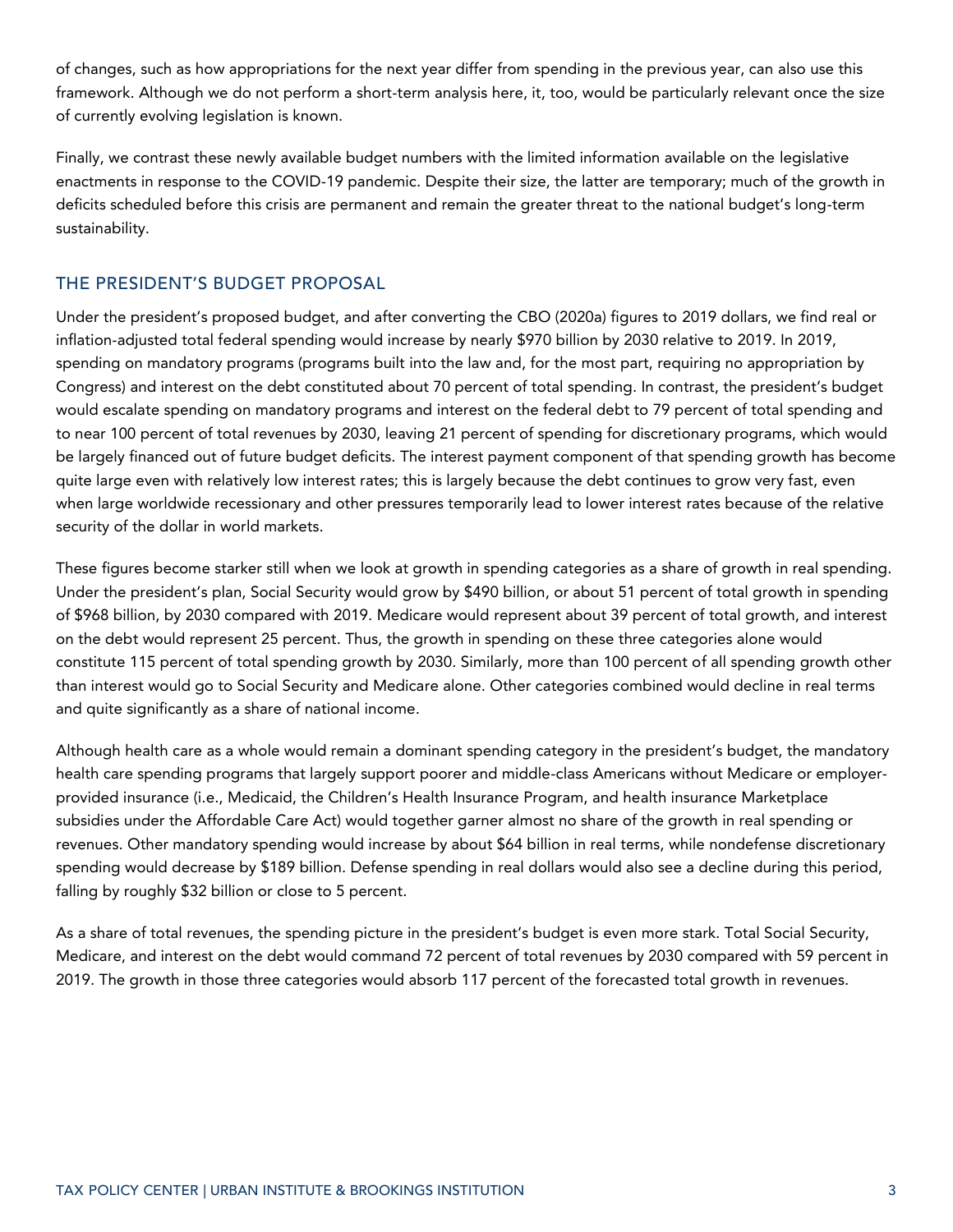# **TABLE 1**

Changes in Real Spending and Financing under the President's Budget, 2019-30 Billions of 2019 dollars



|                                     | 2019  | 2030  | <b>Total</b><br>change | Share of<br>change (%) |
|-------------------------------------|-------|-------|------------------------|------------------------|
| Spending                            |       |       |                        |                        |
| <b>Social Security</b>              | 1,038 | 1,528 | 490                    | 51                     |
| Mandatory health                    | 1,127 | 1,516 | 389                    | 40                     |
| Medicare                            | 644   | 1,018 | 374                    | 39                     |
| Medicaid                            | 409   | 487   | 78                     | 8                      |
| ACA Marketplace subsidies           | 56    | 0     | $-56$                  | -6                     |
| Children's Health Insurance Program | 18    | 11    | $-7$                   | $-1$                   |
| Other mandatory                     | 570   | 634   | 64                     | $\overline{7}$         |
| Defense discretionary               | 676   | 644   | $-32$                  | $-3$                   |
| Nondefense discretionary            | 660   | 471   | $-189$                 | $-20$                  |
| Net interest                        | 376   | 622   | 246                    | 25                     |
| <b>Total spending</b>               | 4,447 | 5,415 | 968                    | 100                    |
| <b>Financing</b>                    |       |       |                        |                        |
| <b>Total revenues</b>               | 3,463 | 4,411 | 948                    | 98                     |
| Borrowing (deficits)                | 984   | 1,004 | 20                     | $\overline{2}$         |
| <b>Total financing</b>              | 4,447 | 5,415 | 968                    | 100                    |

Sources: Authors' estimates based on An Analysis of the President's 2021 Budget (CBO 2020b). Note: Health insurance Marketplace subsidies include spending under the Affordable Care Act. Components may not sum to totals because of rounding. We use the same inflation rates assumed by CBO.

# HOW LARGE ARE THE ADDITIONAL CHANGES PROPOSED BY PRESIDENT TRUMP?

Despite the size and importance of the policy changes proposed by the president, for the most part his budget would be dominated by increases in spending and revenues built in from past legislation. The increasing control of past legislation over current spending differs from most of the nation's history, when spending was largely discretionary and increases were appropriated by the sitting Congress, not mandated in law by past Congresses.

Table 2 shows the changes proposed in the president's budget relative to current law along with changes built into the law; together they sum to the same totals shown in table 1. The proposed budget reduces the growth in real spending on mandatory health programs by \$272 billion relative to current law, but health care would still remain a dominant area of spending growth. Although Medicare savings are proposed, these proposals mainly try to control costs by reforming the payment system, not by changing beneficiaries' coverage. The proposed changes in Medicaid and health insurance Marketplace subsidies, on the other hand, would reduce the number people who have health insurance. This is a critical issue given the COVID-19 pandemic, where those insurance options become lifelines for people losing jobs or moving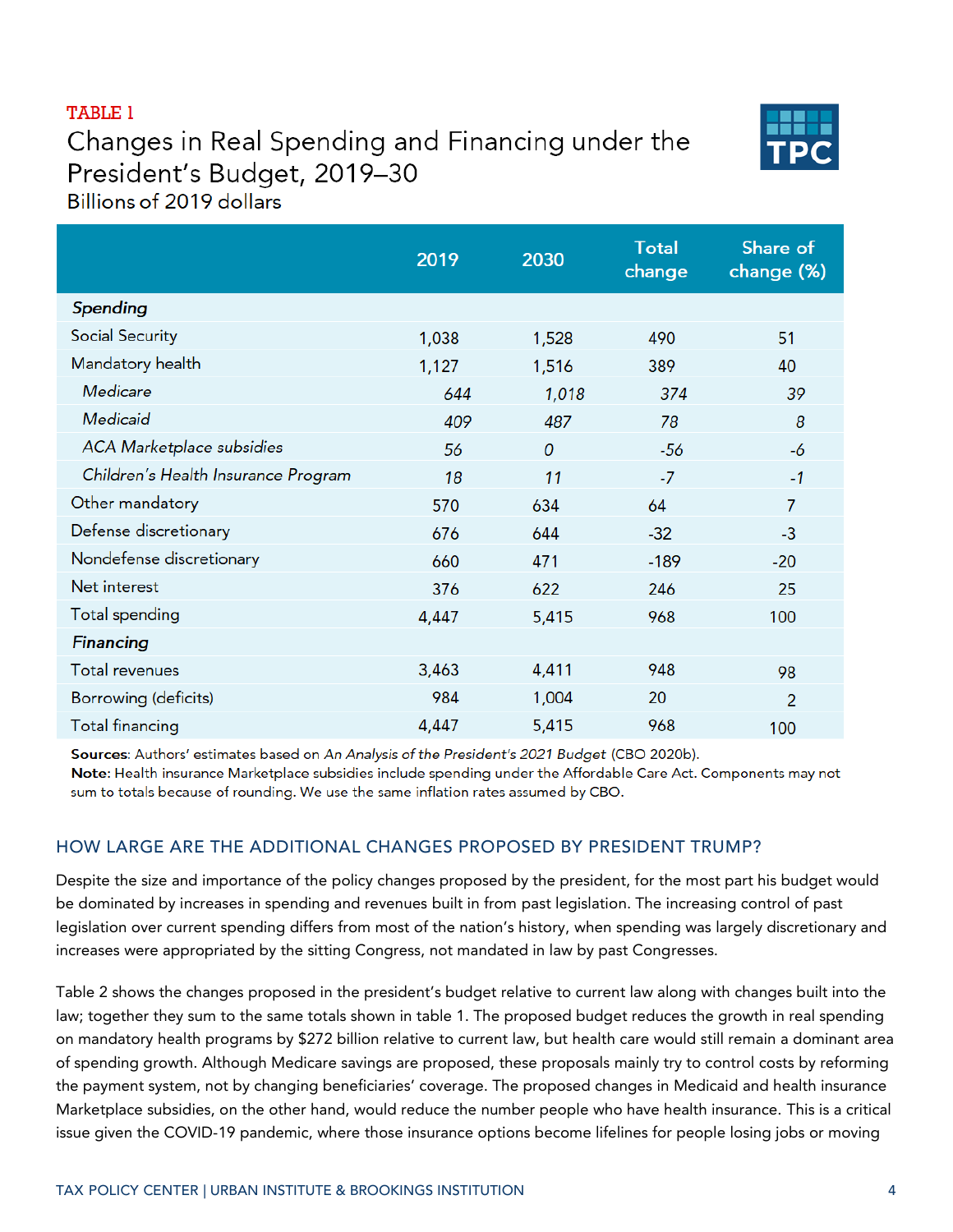to part-time, lower-paid, or self-employment work. Spending on other mandatory programs would increase, largely because of proposed increases in infrastructure spending.

Although the growth in real spending under current law on all mandatory programs—Social Security, health care, and other spending—is reduced by \$222 billion in the president's budget, real discretionary spending takes an even bigger hit. The president proposes cutting nondefense discretionary programs by an inflation-adjusted \$204 billion by 2030 relative to a scheduled-law increase just above zero. For a related analysis of what happens to items affecting children, including a 22 percent drop below current law in discretionary spending for children and a 4 percent overall drop in total spending for children (including various tax subsidies), see the report by Isaacs, Lou, and Lauderback (2020). Although the president's budget documents tout increases in defense spending in the coming year, the proposed budget would actually convert a modest scheduled increase of \$32 billion to a total decrease of \$32 billion in inflationadjusted terms.

The president's budget would also cut taxes by \$189 billion in 2030 relative to current law, though revenues would still grow by about \$948 billion, mainly because of expected growth in the economy. Instead of annual deficits rising from close to \$1 trillion in 2019 to about \$1 1/3 trillion in the year 2030 relative to 2019, they would remain at about the same inflation-adjusted \$1 trillion level as in 2019 (table 2). Of course, the pandemic and recession throw those hopes out the window even were this budget enacted.

#### TABLE<sub>2</sub>

Changes in Real Spending and Financing under the President's Budget Relative to Current Law, 2019-30 Billions of 2019 dollars



|                                       | Changes in real spending                                         |                                           |                                                            | <b>Changes in financing</b> |                                                                             |                                           |                                                               |  |  |  |
|---------------------------------------|------------------------------------------------------------------|-------------------------------------------|------------------------------------------------------------|-----------------------------|-----------------------------------------------------------------------------|-------------------------------------------|---------------------------------------------------------------|--|--|--|
| Category of spending                  | <b>Current law</b><br>changes in<br>annual<br>spending<br>levels | <b>President's</b><br>proposed<br>changes | <b>Total changes</b><br>under the<br>president's<br>budget | Category of<br>financing    | <b>Current law</b><br>changes in<br>annual<br>revenue and<br>deficit levels | <b>President's</b><br>proposed<br>changes | <b>Total</b><br>changes<br>under the<br>president's<br>budget |  |  |  |
| <b>Social Security</b>                | $+503$                                                           | $-13$                                     | $+490$                                                     | Revenues                    | $+1,137$                                                                    | $-189$                                    | $+948$                                                        |  |  |  |
| Mandatory health                      | $+661$                                                           | $-272$                                    | $+389$                                                     |                             |                                                                             |                                           |                                                               |  |  |  |
| Medicare                              | $+484$                                                           | $-110$                                    | $+374$                                                     |                             |                                                                             |                                           |                                                               |  |  |  |
| Medicaid                              | $+178$                                                           | $-100$                                    | $+78$                                                      |                             |                                                                             |                                           |                                                               |  |  |  |
| <b>ACA Marketplace subsidies</b>      | $+1$                                                             | $-57$                                     | -56                                                        |                             |                                                                             |                                           |                                                               |  |  |  |
| Children's Health Insurance Program   | $-2$                                                             | $-5$                                      | $-7$                                                       |                             |                                                                             |                                           |                                                               |  |  |  |
| Other mandatory                       | $+1$                                                             | $+63$                                     | $+64$                                                      |                             |                                                                             |                                           |                                                               |  |  |  |
| Defense discretionary                 | $+32$                                                            | $-64$                                     | $-32$                                                      |                             |                                                                             |                                           |                                                               |  |  |  |
| Nondefense discretionary              | $+15$                                                            | $-204$                                    | $-189$                                                     |                             |                                                                             |                                           |                                                               |  |  |  |
| Net interest                          | $+289$                                                           | $-43$                                     | $+246$                                                     | Deficit                     | $+364$                                                                      | $-344$                                    | $+20$                                                         |  |  |  |
| Total spending change                 | $+1,501$                                                         | $-533$                                    | $+968$                                                     | <b>Total financing</b>      | $+1,501$                                                                    | $-533$                                    | $+968$                                                        |  |  |  |
| ADDENDUM: TOTAL SPENDING AND REVENUES |                                                                  |                                           |                                                            |                             |                                                                             |                                           |                                                               |  |  |  |
|                                       | <b>Current law totals</b>                                        |                                           |                                                            |                             | President's proposals                                                       |                                           |                                                               |  |  |  |
|                                       | Spending                                                         | <b>Revenues</b>                           | <b>Deficit</b>                                             |                             | Spending                                                                    | <b>Revenues</b>                           | <b>Deficit</b>                                                |  |  |  |
| Total 2019 level                      | 4,447                                                            | 3,462                                     | 985                                                        |                             | 4,447                                                                       | 3,462                                     | 985                                                           |  |  |  |
| Total change (from above)             | $+1,501$                                                         | $+1,137$                                  | $+364$                                                     |                             | $+968$                                                                      | $+948$                                    | $+20$                                                         |  |  |  |
| Total 2030 level                      | 5,948                                                            | 4,599                                     | 1,349                                                      |                             | 5,415                                                                       | 4,410                                     | 1,005                                                         |  |  |  |

Sources: Authors' estimates based on An Analysis of the President's 2021 Budget (CBO 2020b) and The Budget and Economic Outlook: 2019 to 2030 (CBO 2020a).

## THE IMPACT OF THE COVID-19 PANDEMIC

Finally, as we publish this brief, Congressional action to deal with the pandemic has only begun. Regardless of Congressional action, federal revenues will decline as taxpayers earn less, and federal spending will rise automatically as the number of newly eligible recipients of unemployment insurance, Supplemental Nutrition Assistance Program (formerly food stamps), and Medicaid increases. Clearly, the COVID-19 pandemic has scrambled the projections for the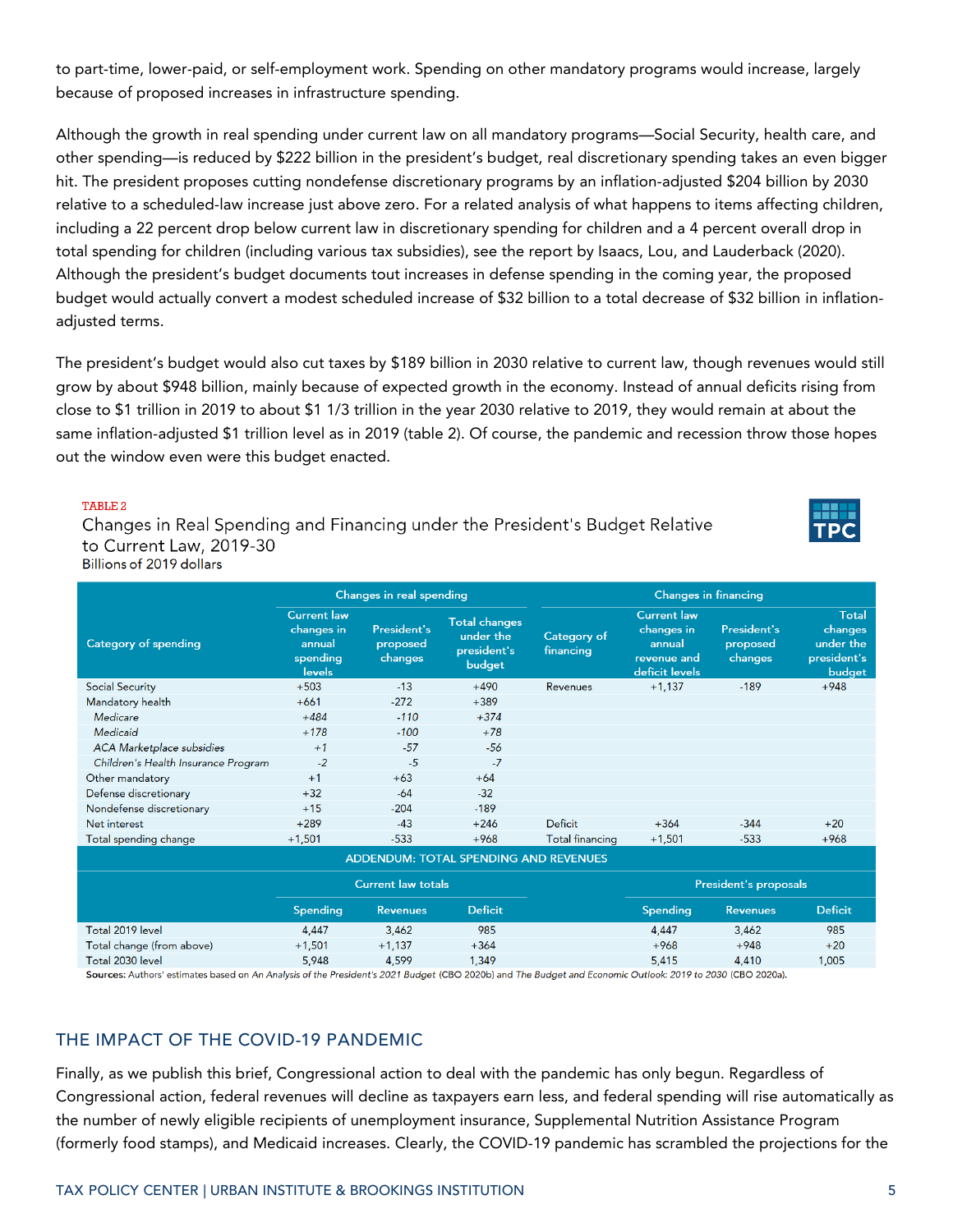federal budget over the coming decade. Deficits will soar well beyond the levels forecasted by CBO in its January budget outlook, and some projections have national debt soon exceeding any previous level relative to gross domestic product, even that of World War II.

In response to the current crisis, Congress has also passed three pieces of legislation. The first bill, signed into law on March 6, 2020, was an \$8 billion package aimed at funding vaccine research and development. The second bill, known as the Families First Coronavirus Response Act, was a \$100 billion package that grants paid sick leave and unemployment benefits to certain workers. The next bill was by far the largest of the three: the Coronavirus Aid, Relief, and Economic Security (CARES) Act, which authorizes \$2.2 trillion in spending and tax reductions (Stein 2020). A fourth bill, smaller than the CARES Act, will likely be passed around the time this brief is published.

The CARES Act creates a \$504 billion fund to help eligible businesses and state and local governments as well as a \$377 billion loan program for small businesses. That loan program is among the top priorities for expansion in the fourth bill. Further, the CARES Act includes \$280 billion in business tax cuts and authorizes the government to send roughly \$290 billion in stimulus money to individuals and families, with the amount phased out for higher income taxpayers. The bill also injects roughly \$180 billion into the health care industry, including about \$100 billion meant for hospitals, and features many other provisions affecting everything from education to disaster assistance. The revenue provisions, as estimated by the Joint Committee on Taxation (JCT 2020), add up to \$591 billion from 2020 to 2030. CBO (2020c) estimates the total cost of the act at \$1.8 trillion under the assumption that loan guarantees—in particular, \$454 billion of lending facilities established by the Board of Governors of the Federal Reserve System—will generate income roughly equal to its costs.

By one estimate, the Federal Reserve has (through its own actions, as well as through lending facilities made available by Congress) intervened with \$10 trillion or more in lending programs and loan and credit facilities (Hughes-Cromwick 2020). These include massive loans to banks and purchases of outstanding corporate and state and local bonds. Again, however, the Federal Reserve's holding of these trillions of dollars in debt will return interest back to the government that may offset the costs of bad debt or even turn a profit.

The net impact of all these new actions and the automatic fiscal policies already in place are yet to be determined and will be substantially affected by the length and depth of the recession. Considering only estimates to date, the Center for a Responsible Federal Budget (CRFB) projected on April 13, 2020, that the nation's debt would increase another 18 percent of GDP by 2025 and that the annual addition to the deficit would level out for at least a few years, at a few hundred billion dollars each year, because of continued economic and rising interest costs (CRFB 2020).

Should these very tentative projections prove accurate, the net annual change in spending and revenues by 2030 from this crisis (as reflected in additions to net interest payments) would still be significantly less than changes already built into the law. We cannot emphasize the difference enough. Permanently large growth rates in spending, along with permanent tax cuts, dominate temporary changes in response to a crisis, even temporary changes so large they rival those made during the Great Depression and World Wars. Responding to a crisis can be affordable with good fiscal policy, but by definition, unsustainable growth rates in spending relative to revenues cannot be.

## **CONCLUSION**

The president's fiscal year 2021 budget does not propose altering the focus of the nation's fiscal agenda almost exclusively on increasing spending for Social Security and health care and little else other than interest on the debt. His budget would, however, slash discretionary spending substantially in real terms, leaving less up to appropriations by future Congresses, and it would reduce the share of health care spending on poor and middle-class people who lack Medicare or employer-sponsored insurance. By 2030, the president's budget would cause mandatory spending as a share of either total federal spending or revenues to grow even faster than the growth built into current law.

TAX POLICY CENTER | URBAN INSTITUTE & BROOKINGS INSTITUTION 6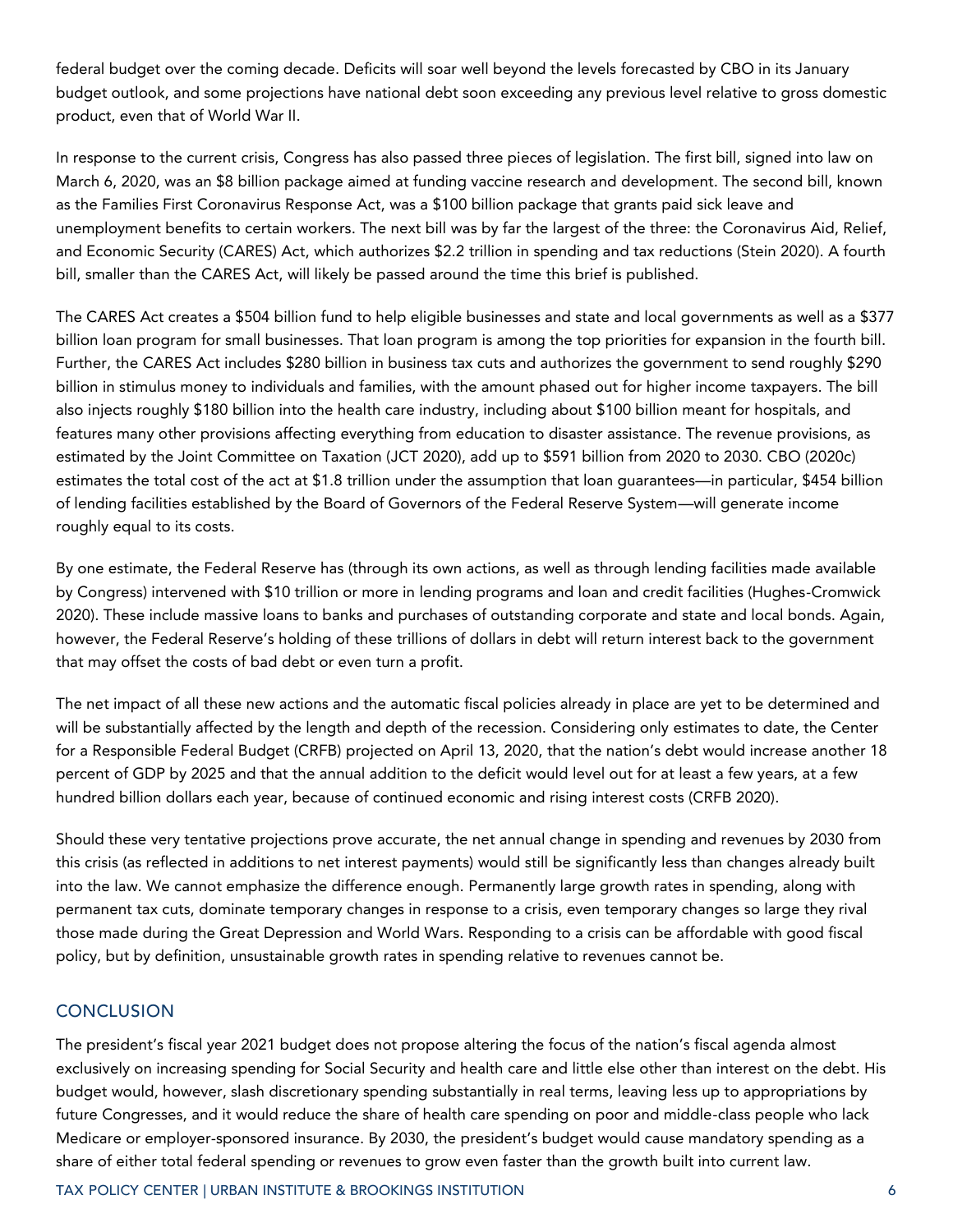The current COVID-19 crisis, of course, has completely upended previous assumptions and short-term policy direction as the government engages in a full-blown effort to limit the loss of lives and reverse the economic downturn.

Although we must wait to see the path of both the recession and Congressional reactions before we can fully assess their long-term impact on the federal budget, a few things are immediately clear. The deficit will balloon to unprecedented levels this year, and within a few years, total debt as a share of GDP could be even higher than at the end of World War II. If the economy rebounds quickly this year, the lingering impacts on the budget will still be large but they will be moderated. But if the recovery is lethargic (keeping in mind that the US recovery also depends in part on the global recovery) the consequences to the federal budget could be felt for years or decades. This crisis also comes at a time when government policy and demographic changes have put us on a path involving a rapid drop in the number of workers who must support each retiree in the aging population. Even independent of debt considerations, the president's proposal to focus aggregate growth in spending entirely on Social Security and Medicare and interest, while failing to provide sufficient revenue growth to support that growth, is running into powerful headwinds. The current pandemic and recession highlight that the budget must focus on other needs as well, particularly the needs of employed and unemployed members of the labor force and their families.

#### **REFERENCES**

CBO (Congressional Budget Office). 2020a. *[The Budget and Economic Outlook: 2020 to 2030](https://www.cbo.gov/system/files/2020-01/56020-CBO-Outlook.pdf)*. Washington, DC: CBO.

- ———. 2020b. *[An](https://www.cbo.gov/system/files/2020-03/56278-CBO-APB-2021.pdf) Analysis of the President's 2021 Budget.* Washington, DC: CBO.
- ——— .2020c. *[Preliminary Estimate of the Effects of H.R. 748, the CARES Act, Public Law 116-136, Revised, with Corrections to the](https://www.cbo.gov/publication/56334)  [Revenue Effect of the Employee Retention Credit and to the Modification of a Limitation on Losses for Taxpayers Other Than](https://www.cbo.gov/publication/56334)  [Corporations](https://www.cbo.gov/publication/56334)*. Washington, DC: CBO.
- CRFB (Center for a Responsible Federal Budget). 2020. "[New Projections: Debt Will Exceed the Size of the Economy This Year](http://www.crfb.org/blogs/new-projections-debt-will-exceed-size-economy-year)." Washington DC: CRFB.
- Hughes-Cromwick, Ellen. "[A Tale of Two Sides](https://www.thirdway.org/blog/a-tale-of-two-sides)," *Third Way blog*, April 9, 2020.
- Isaacs, Julia B., Cary Lou, and Eleanor Lauderback. 2020 (forthcoming). "How Would the President's Proposed 2021 Budget Affect Spending on Children." Washington, DC: Urban Institute.
- JCT (Joint Committee on Taxation). 2020. "[Table JCX-11-20: Estimated Revenue Effects of the Revenue Provisions Contained in an](https://www.jct.gov/publications.html?func=startdown&id=5252)  Amendment in the Nature of a Substitute to H.R. 748, ['the Coronavirus Aid Relief, and Economic Security \("CARES"\) Act,'](https://www.jct.gov/publications.html?func=startdown&id=5252) as [Passed by the Senate on March 25, 2020 and Scheduled for Consideration by the House of Representatives on March 27, 2020](https://www.jct.gov/publications.html?func=startdown&id=5252)." Washington, DC: JCT.
- OMB (Office of Management and Budget). 2020. *[A Budget for America's Future](https://www.whitehouse.gov/wp-content/uploads/2020/02/budget_fy21.pdf)*. Washington, DC: OMB.
- Stein, Jeff. "What's in the \$2.2 [Trillion Coronavirus Senate Stimulus Package,](https://www.washingtonpost.com/business/2020/03/26/senate-stimulus-bill-coronavirus-2-trillion-list-what-is-in-it/)" *Washington Post*, March 26, 2020.
- Steuerle, C. Eugene, and Caleb Quakenbush. 2016. "[How Budget Offices Should Reframe Our Long-Term Budget Problems](https://www.urban.org/research/publication/how-budget-offices-should-reframe-our-long-term-budget-problems)." In Fixing Fiscal Myopia: Why and How We Should Emphasize the Long Term in Federal Budget, edited by the Bipartisan Policy Center, 22–42. Washington, DC: Bipartisan Policy Center.